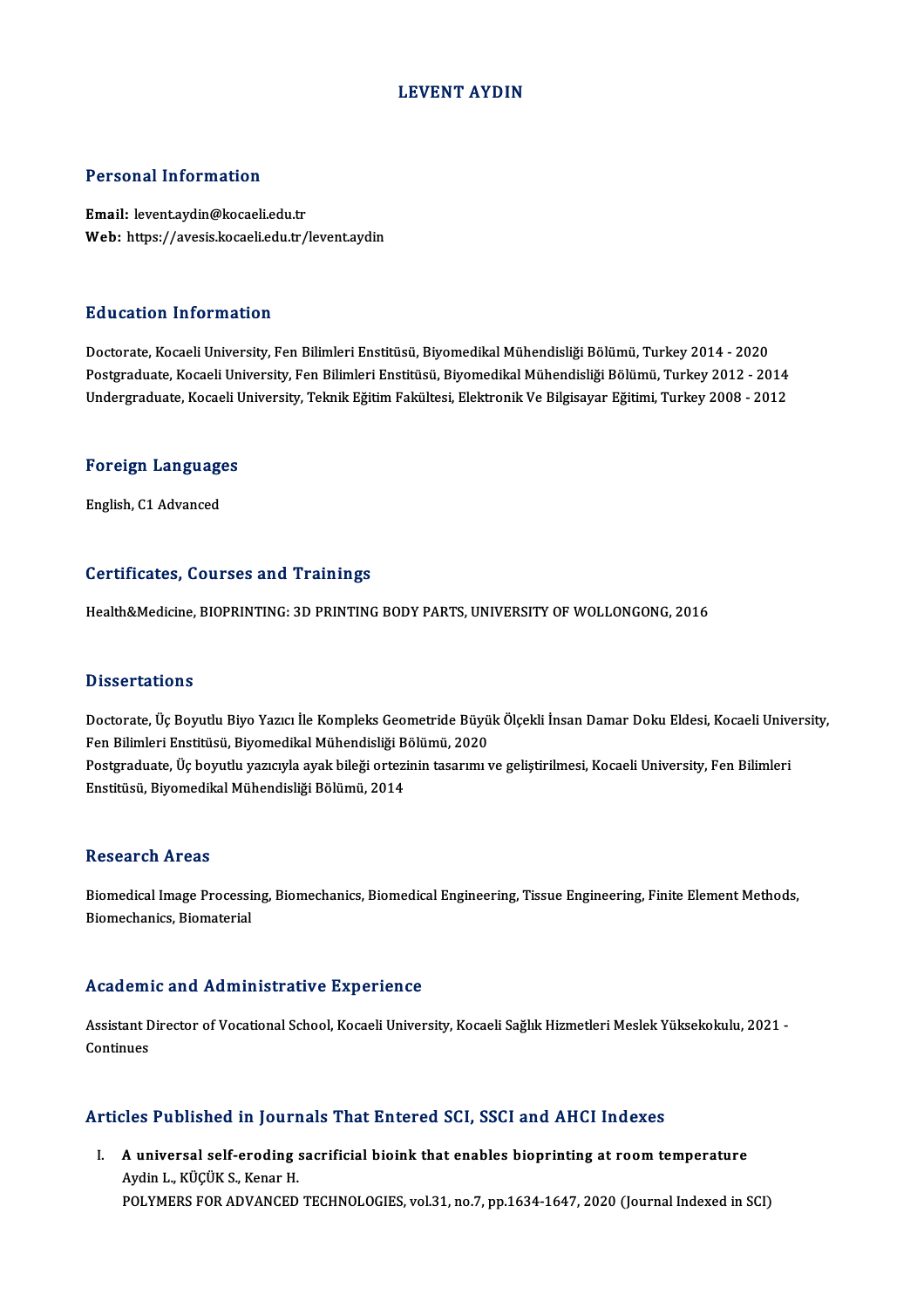- II. Additive manufacturing and biomechanical validation of a patient-specific diabetic insole<br>Reken A Audin L. VÜÇÜV S. ÖZVOC G. Cetinarelan B. CANTÜRV 7, SELEV A Additive manufacturing and biomechanical validation of a patient-s<br>Peker A., Aydin L., KÜÇÜK S., ÖZKOÇ G., Cetinarslan B., CANTÜRK Z., SELEK A.<br>POLYMERS EOR ADVANCED TECHNOLOGIES val 31 no 5 nn 988 996 3939. Additive manufacturing and biomechanical validation of a patient-specific diabetic insole<br>Peker A., Aydin L., KÜÇÜK S., ÖZKOÇ G., Cetinarslan B., CANTÜRK Z., SELEK A.<br>POLYMERS FOR ADVANCED TECHNOLOGIES, vol.31, no.5, pp.98 POLYMERS FOR ADVANCED TECHNOLOGIES, vol.31, no.5, pp.988-996, 2020 (Journal Indexed in SCI)
- Peker A., Aydin L., KÜÇÜK S., ÖZKOÇ G., Cetinarslan B., CANTÜRK Z., SELEK A.<br>POLYMERS FOR ADVANCED TECHNOLOGIES, vol.31, no.5, pp.988-996, 2020 (Journal Indexed in SCI)<br>III. A method for more accurate FEA results on a

POLYMERS FOR ADVANCED TECHNOLOGIES, vol.29, no.8, pp.2281-2286, 2018 (Journal Indexed in SCI)

## Articles Published in Other Journals

- rticles Published in Other Journals<br>I. Development of Personal Protective Respirator Based on Additive Manufacturing Technologies in<br>Righting Against Pandamic Fighting Against Personal P<br>Fighting Against Pandemic<br>Audual Lillin S. Augen M. O. Development of Personal Protective Respirator Based on Additive Manufacturing Technolog<br>Fighting Against Pandemic<br>Aydın L., İlkin S., Arıcan M. O. , Peker Karatoprak A., Şahin S., Özkoç G., Aksu M. G. , Küçük S., Gündoğdu Fighting Against Pandemic<br>Aydın L., İlkin S., Arıcan M. O. , Peker Karatoprak A., Şahin S., Özkoç G., Aksu M. G. , Küçük S., Gündoğdu Ö.<br>Kocaeli Journal of Science and Engineering, vol.4, no.1, pp.24-38, 2021 (National Ref Aydın L., İlkin S., Arıcan M. O. , Peker Karatoprak A., Şahin S., Özkoç G., Aksu M. G. , Küçük S., Gündo<br>Kocaeli Journal of Science and Engineering, vol.4, no.1, pp.24-38, 2021 (National Refreed Universi<br>II. Üç Boyutlu Yaz
- Kocaeli Journal of S<br>Üç Boyutlu Yazıcı<br>AYDIN L., KÜÇÜK S.<br>Bolitelmik Dergisi y Üç Boyutlu Yazıcı ve Tarayıcı ile Hastaya Özel Medikal Ortez Tasarımı v<br>AYDIN L., KÜÇÜK S.<br>Politeknik Dergisi, vol.20, no.1, pp.1-8, 2017 (Other Refereed National Journals)<br>Dosian and Construction of Ankle Fost Orthosis By AYDIN L., KÜÇÜK S.<br>Politeknik Dergisi, vol.20, no.1, pp.1-8, 2017 (Other Refereed National Journals)<br>III. Design and Construction of Ankle Foot Orthosis By Means Of Three Dimensional Printers<br>AYDIN L. KÜÇÜK S.
- Politeknik Dergisi, v<br><mark>Design and Const</mark><br>AYDIN L., KÜÇÜK S.<br>JOUPNAL OF POLYT Design and Construction of Ankle Foot Orthosis By Means Of Three Dimensional Printers<br>AYDIN L., KÜÇÜK S.<br>JOURNAL OF POLYTECHNIC-POLITEKNIK DERGISI, vol.20, no.1, pp.1-8, 2017 (Journal Indexed in ESCI)<br>Design and Constructi

AYDIN L., KÜÇÜK S.<br>JOURNAL OF POLYTECHNIC-POLITEKNIK DERGISI, vol.20, no.1, pp.1-8, 2017 (Journal Indexed in ESCI)<br>IV. Design and Construction of a Novel Micro-Extrusion System for Bio-printing Applications<br>AYDIN L., K JOURNAL OF POLYTECHNIC-PO<br>Design and Construction of<br>AYDIN L., KÜÇÜK S., KENAR H.<br>International Journal of Annlia Design and Construction of a Novel Micro-Extrusion System for Bio-printing Applications<br>AYDIN L., KÜÇÜK S., KENAR H.<br>International Journal of Applied Mathematics, Electronics and Computers, vol.1, pp.52, 2016 (Refereed Jou

AYDIN L., KÜÇÜK S.<br>International Journ<br>Other Institutions)

## 0ther Institutions)<br>Books & Book Chapters

ooks & Book Chapters<br>I. Surgical Planning and Additive Manufacturing of an Anatomical Model: A Case Study of a Spine<br>Sungeny Surgical<br>Surgery<br>Audual Surgical Planning and<br>Surgery<br>Aydın L., Çakır Ö., Ege M.<br>in: Medical Babatica, Na

Surgery<br>Aydın L., Çakır Ö., Ege M.<br>in: Medical Robotics - New Achievements, Serdar Küçük,Abdullah Erdem Canda, Editor, IntechOpen, London, pp.1,<br>2019 Aydın<br>in: Me<br>2019

# 2019<br>Refereed Congress / Symposium Publications in Proceedings

- efereed Congress / Symposium Publications in Procee<br>I. Omurga Cerrahisinde Ameliyat Planlama ve Optimizasyon<br>ECEM *VI*ICIIV S. CAVIP Ö AVDIN L DILEV B. KONUV ECE C I. Omurga Cerrahisinde Ameliyat Planlama ve Optimizasyon<br>EGE M., KÜÇÜK S., ÇAKIR Ö., AYDIN L., DİLEK R., KONUK EGE G. Tıp Teknolojileri Kongresi (TIPTEKNO19), İzmir, Turkey, 3 - 05 October 2019, pp.580-582 EGE M., KÜÇÜK S., ÇAKIR Ö., AYDIN L., DİLEK R., KONUK EGE G.<br>Tıp Teknolojileri Kongresi (TIPTEKNO19), İzmir, Turkey, 3 - 05 October 2019, pp.580-582<br>II. Diyabetik Bireylerde Katkılı Üretim Teknolojileri ve Termoplastik
- Tıp Teknolojileri Kongresi (TIPTEKNO19), İzmir, Turkey, 3 05 October 2019, |<br>Diyabetik Bireylerde Katkılı Üretim Teknolojileri ve Termoplastik Ela<br>Önleyici Medikal Tabanlık Geliştirilmesi ve Biyomekanik Validasyonu<br>AYDIN Önleyici Medikal Tabanlık Geliştirilmesi ve Biyomekanik Validasyonu<br>AYDIN L., KÜÇÜK S., CANTÜRK Z., PEKER A., EGE M., YALÇIN F., KONUK EGE G. Önleyici Medikal Tabanlık Geliştirilmesi ve Biyomekanik Validasyonu<br>AYDIN L., KÜÇÜK S., CANTÜRK Z., PEKER A., EGE M., YALÇIN F., KONUK EGE G.<br>Tıp Teknolojileri Kongresi (TIPTEKNO19), İzmir, Turkey, 3 - 05 October 2019, pp.
- III. Development And Biomechanical Validation Of Medical Insoles To Prevent Foot Ulcers On Diabetic<br>Patients By Means Of Thermoplastic Elastomers And Additive Manufacturing Technologies Tıp Teknolojileri Kongresi (TIPTEKNO19), İzmir, Turkey, 3 - 05 October 2019, pp.556-559<br>Development And Biomechanical Validation Of Medical Insoles To Prevent Foot Ulcers On I<br>Patients By Means Of Thermoplastic Elastomers Development And Biomechanical Validation Of Medical Insoles To Prevent Foot Ulcers (<br>Patients By Means Of Thermoplastic Elastomers And Additive Manufacturing Technolog<br>Aydin L., KÜÇÜK S., Cetinarslan B., CANTÜRK Z., PEKER Patients By Means Of Thermoplastic Elastomers And Additive Manufacturing Technologies<br>Aydin L., KÜÇÜK S., Cetinarslan B., CANTÜRK Z., PEKER KARATOPRAK A., EGE M., Yalcin F., EGI<br>Medical Technologies Congress (TIPTEKNO), İz Medical Technologies Congress (TIPTEKNO), İzmir, Turkey, 3 - 05 October 2019, pp.212-215
- IV. 3D Bioprinting Of Natural Polymer Based Bio-inks For Tissue Engineering of Blood Vessel

Aydın L., KÜÇÜK S., KENAR H.